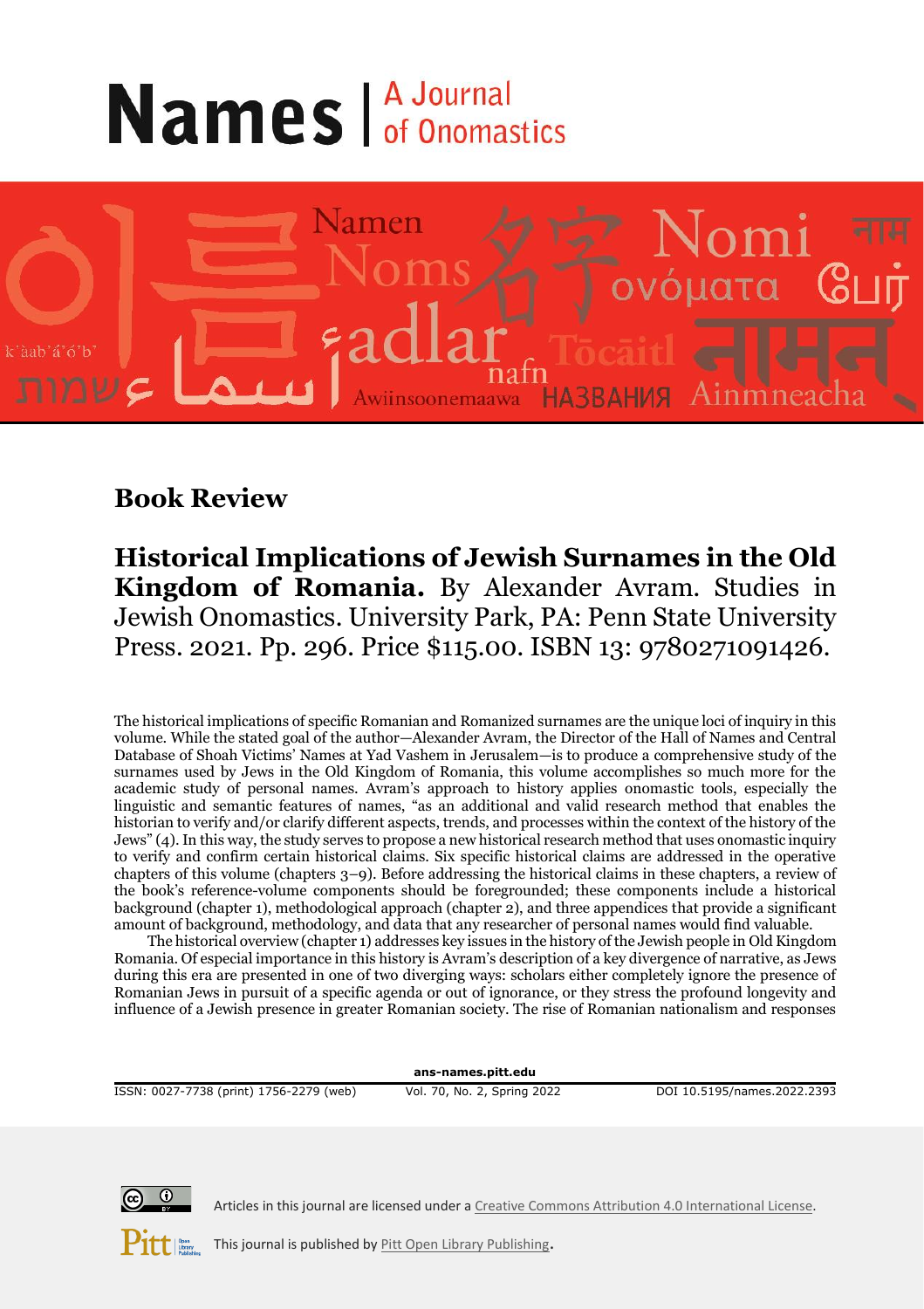to the so-called "Jewish Problem" in nineteenth century Europe contributed to the anti-Semitic and anti-Jewish distortions of the history of Romanian Jews. Onomastics, Avram suggests, will help bridge the division between these opposing claims and, ultimately, can serve to "decisively refute the anti-Jewish claims that negatively characterized the Jewish presence and minimized their contribution to Romanian society" (28).

Avram's methodological approach (chapter 2) is grounded in a firm understanding of the composition of Jewish names and Jewish naming practices. A typology of Jewish surnames identifies common features through which names are organized. These categories include surnames indicating Kohen or Levite origin, which are those patrilineally descended from the biblical Aaron (34); rabbinical surnames, indicating the surnames used by "rabbinical authorities, famous religious scholars, and heads of communities" (34); "surnames developed from toponyms" (35); patronymic and matronymic surnames (35–36); surnames related to occupation (36–37); "surnames derived from personal characteristics" (37); and a category titled "artificial surnames" (37–38), which includes names that were created by administrators or the bearers themselves. Though Jews had settled in Romania over the course of half a millennium and the antiquity of a Jewish presence in Romania is well established, we still find that these communities attempted to assimilate to Romanian customs and cultures, and adopted local languages. Many diaspora communities are faced with a choice when they enter a new land: assimilate to local customs and learn other languages or risk gaining the designation of a perennial foreigner. Some Romanian Jews adapted their surnames to the local language while others adopted Romanian names outright. Avram defines Romanized surnames as "foreign non-Romanian surnames that were adapted, through different procedures, to the Romanian language" and includes those that "are completely or partially identical to native Romanian surnames, either through adaptation or, mostly, by simple adoption of a local preexisting surname" (42). At this point, Avram discusses *Entlehnung*, or linguistic loan, and examples that demonstrate varying degrees of influence on the composition of these surnames.

Three appendices serve as a valuable reference for those studying Jewish and Romanian personal names and people. The first, titled "List of Jewish Intellectuals and Artists in Romania Prior to WWII," serves to inform a case study of Jewish intellectuals living in Romania (chapter 8). This list of personal names is organized by trade and distinguishes Romanian or Romanized names from Sephardic names. The second is a list of surnames that were used by Sephardic Jews in the Old Kingdom of Romania, with one of three additional pieces of data (when available): a birthplace, permanent residence, or a wartime place.

The third appendix can function as a stand-alone dictionary of surnames. Described as a preliminary attempt at an inventory of Romanian and Romanized surnames used by Jews in the Old Kingdom of Romania (194), the names that appear in this list come from a greater names research database. Each name is presented according to a convention established in Alexander Beider's *A Dictionary of Jewish Surnames from the Russian Empire*. Included data are the hereditary surname; Romanian spelling along with diacritics; the location(s) in the Old Kingdom where the name is extant; and the type of name, including a rudimentary etymology according to the typology listed above. Avram provides an example of an entry with all elements in place:

*Ameiroaie* [Romanian spelling: *Ameiroaiei*] (Jassy, Ṭigǎnşi) Matronymic: from Talmudic male given name *Meir*, of common use among Jews. *Meiroaia*, derived from *Meir*, meaning *Meir's* wife, daughter <prefix a-; -ei> {*Amoraii*} (196–97).

While *Ameiroaie* has origins in the Rabbinic material, other Romanized names have biblical origins. Examples include names such as *Şloimaru*, listed under *Schloimaru*, from the Yiddish *Shloyme* and, ultimately, deriving from the biblical name *Solomon*. Toponymic names related to villages and geographical landmarks are also abundant, each reflecting the bearer's location at the time the name was adopted. Surnames also demonstrate assimilation with local cultures, as demonstrated by, for example, the patronymic *Nicu*, a hypocoristicon of *Nicolae,* from the biblical *Nicholas* that was popular among Romanian Christians and "documented among Jews in the twentieth century" (248). Assimilation and intercultural melding are apparent throughout many other entries in this valuable dictionary.

Six historical claims are addressed over seven essays that appear in chapters 3–9 of this volume. In chapter 3, titled "Antiquity of Early Jewish Settlement through the Prism of Surnames," Avram addresses the presence of Jewish permanent settlements before the surges in Jewish immigration in the early- to mid-nineteenth century. The appearance of Jewish surnames in historical documents, cemeteries, and structures such as synagogues illustrates communal presences that date as early as the beginning of the seventeenth century. Living in Romania allowed the Jews opportunity to adapt and develop their own names, oftentimes adopting local practices of nicknaming. Nicknames occasionally made their way into the official record.

Chapter 4, titled "Demographic Aspects: Rural and Urban Settlement; Internal Migrations," investigates surnames related to toponyms and certain occupations, establishing a Jewish presence in rural villages prior to the early-nineteenth century migration. While most Jewish surnames based on toponyms were related to urban centers, Avram argues that these were places initially settled by immigrants who would adopt a surname at that time. Avram concludes that "over 21% of the toponym-based Romanian surnames (and 40% of the

**ans-names.pitt.edu**